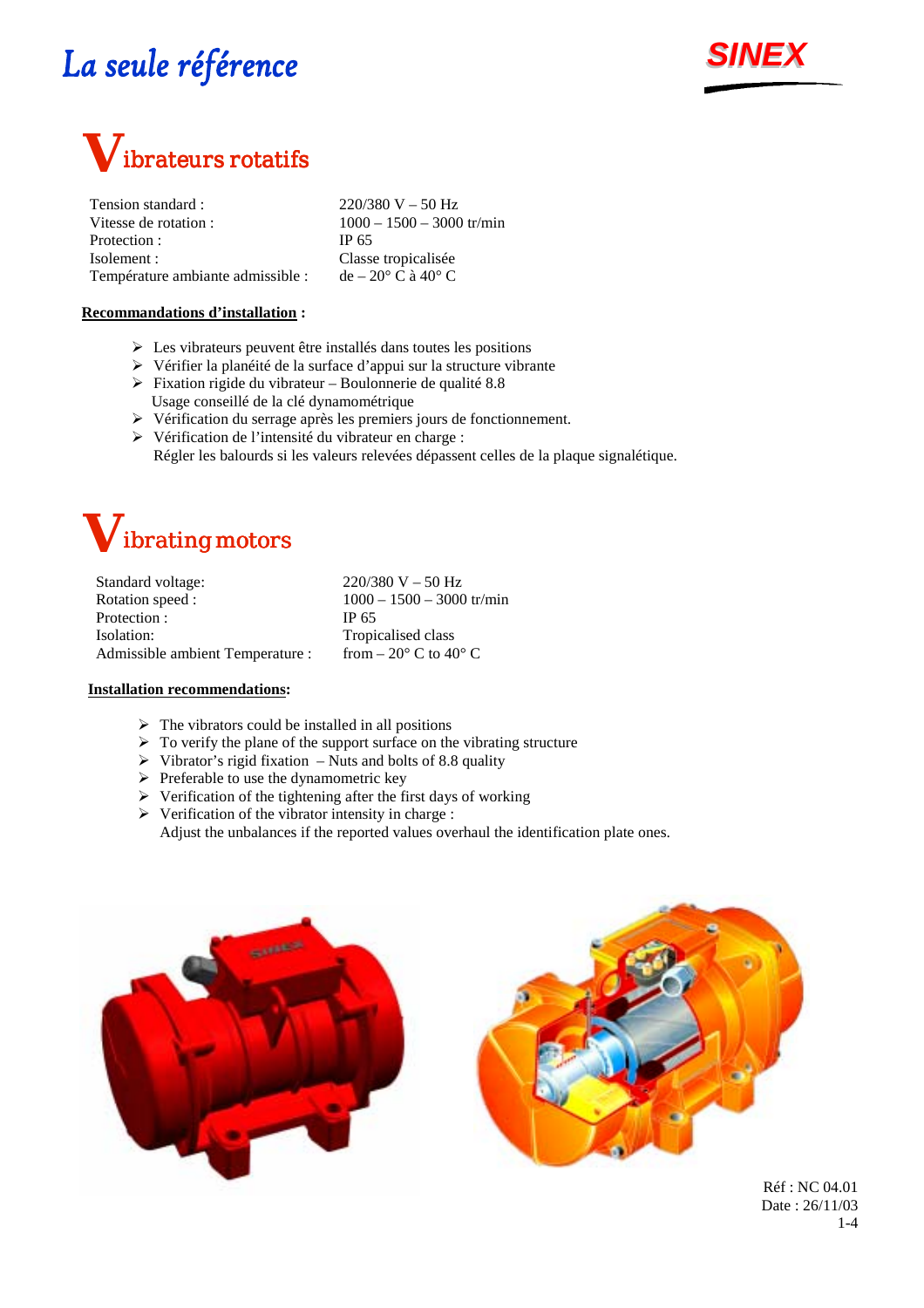

**B H** யு



Schéma A

| $\geq$<br>TYPE | t/min | Moment statique<br>Kgmm | (KN)<br>centrif.<br>ц. | Σă<br><b>Poids</b> | ≩<br>Puissance | ><br>⋖<br>$sous$ 380<br>max | liD/in | Schéma | ⋖   | ≃     | ပ   | ۵     | ш   | Ø.G  | щ    | I     |      | ┙   | Σ   | z   |
|----------------|-------|-------------------------|------------------------|--------------------|----------------|-----------------------------|--------|--------|-----|-------|-----|-------|-----|------|------|-------|------|-----|-----|-----|
| 3/100 A        |       | 9,82                    | 0,981                  | 4,3                | 0,18           | 0,35                        | 2,68   | Α      | 210 | 142   | 125 | 62-74 | 106 | 9    | 15   | 55    | 40   | 90  | 102 | 102 |
| 3/200 A        |       | 19.10                   | 1,89                   | 5.0                | 0,18           | 0,35                        | 2,68   | A      | 220 | 151   | 125 | 62-74 | 106 | 9    | 24   | 64    | 45   | 112 | 102 | 119 |
| 3/300 A        |       | 30.10                   | 2,98                   | 8,3                | 0,26           | 0.60                        | 3,47   | Α      | 245 | 182   | 152 | 90    | 125 | 13   | 29,5 | 73    | 47   | 127 | 117 | 135 |
| 3/500 A        |       | 49.9                    | 4,93                   | 12,5               | 0,45           | 0.80                        | 4,21   | A      | 277 | 199   | 167 | 105   | 140 | 13   | 28,5 | 80    | 55,5 | 146 | 137 | 153 |
| 3/800 A        |       | 78                      | 7,7                    | 16,8               | 0,65           | 1.10                        | 3,83   | Α      | 307 | 210   | 205 | 120   | 170 | 17   | 45   | 91,5  | 51   | 168 | 160 | 178 |
| 3/1100 A       |       | 110                     | 10,8                   | 23.0               | 1.00           | 1,75                        | 3,63   | A      | 372 | 233   | 205 | 120   | 170 | 17   | 54   | 104,5 | 86   | 187 | 162 | 203 |
| 3/1310 A       |       | 128                     | 12,7                   | 31.0               | 1.30           | 2.10                        | 3,96   |        | 355 | 213,5 | 215 | 100   | 180 | 17   | 47   | 92,5  | 81,5 | 164 | 140 | 179 |
| 3/1510 A       | 3000  | 153                     | 15,2                   | 39,5               | 1.40           | 2.30                        | 4,95   | Α      | 430 | 230   | 230 | 140   | 190 | 17   | 49   | 104   | 87,5 | 186 | 180 | 200 |
| 3/1810 A       |       | 179                     | 17,7                   | 40,5               | 2.00           | 3.30                        | 4,33   | A      | 430 | 230   | 230 | 140   | 190 | 17   | 49   | 104   | 87,5 | 186 | 180 | 200 |
| 3/2010 A       |       | 205                     | 20,2                   | 48,7               | 2.20           | 3.50                        | 4,62   | Α      | 465 | 230   | 230 | 140   | 190 | 17   | 49   | 104   | 105  | 186 | 180 | 200 |
| 3/23410 A      |       | 230                     | 22,7                   | 49,6               | 2.20           | 3.50                        | 4,62   | A      | 465 | 230   | 230 | 140   | 190 | 17   | 49   | 104   | 105  | 186 | 180 | 200 |
| 3/3200 A       |       | 344                     | 33,9                   | 94.0               | 4.00           | 6.50                        | 4,46   | A      | 558 | 304   | 310 | 155   | 255 | 25   | 90   | 130   | 108  | 233 | 210 | 248 |
| 3/4000 A       |       | 387                     | 38,2                   | 96.0               | 4.00           | 6.05                        | 4,46   | Α      | 558 | 304   | 310 | 155   | 255 | 25   | 90   | 130   | 108  | 233 | 210 | 248 |
| 3/5000 A       |       | 515                     | 50,9                   | 109.0              | 5.00           | 7.60                        | 5,54   | A      | 558 | 304   | 310 | 155   | 255 | 25   | 90   | 130   | 108  | 233 | 210 | 248 |
| 3/6510 A       |       | 630                     | 62,4                   | 184.0              | 5.50           | 9.20                        | 6,45   | Α      | 676 | 370   | 390 | 200   | 320 | 28   | 90   | 180   | 158  | 330 | 270 | 350 |
| 3/9000 A       |       | 895                     | 88,4                   | 215.0              | 10.00          | 18.00                       | 4,39   | Α      | 629 | 395   | 392 | 200   | 320 | 28   | 100  | 192   | 135  | 355 | 270 | 375 |
| 15/35 A        |       | 10,3                    | 0.265                  | 4,4                | 0.085          | 0,21                        | 1,78   | A      | 210 | 142   | 125 | 62-74 | 106 | 9    | 15   | 55    | 40   | 90  | 102 | 102 |
| 15/80 A        |       | 29,8                    | 0,746                  | 5,3                | 0,085          | 0,21                        | 1,78   | Α      | 220 | 151   | 125 | 62-74 | 106 | 9    | 24   | 64    | 45   | 112 | 102 | 119 |
| 15/200 A       |       | 84,2                    | 2,09                   | 10.7               | 0,17           | 0,41                        | 2,34   | Α      | 298 | 181   | 152 | 90    | 125 | 13   | 29,5 | 73    | 73,5 | 127 | 117 | 135 |
| 15/400 A       |       | 163                     | 4,04                   | 16,9               | 0,3            | 0,6                         | 3,33   | Α      | 345 | 198   | 167 | 105   | 140 | 13   | 28,5 | 80    | 90   | 146 | 137 | 153 |
| 15/550 A       |       | 219                     | 5,42                   | 18,9               | 0,3            | 0,6                         | 3,33   | Α      | 381 | 198   | 167 | 105   | 140 | 13   | 28,5 | 80    | 107  | 146 | 137 | 153 |
| 15/700 A       |       | 286                     | 7,06                   | 23,5               | 0,525          | 0,92                        | 3,48   | A      | 381 | 210   | 205 | 120   | 170 | 17   | 45   | 91,5  | 88   | 168 | 160 | 178 |
| 15/1100 A      |       | 415                     | 10,3                   | 35                 | 0,55           | 0,95                        | 4,45   | Α      | 435 | 233   | 205 | 120   | 170 | 17   | 54   | 104,5 | 118  | 187 | 162 | 203 |
| 15/1410 A      |       | 561                     | 13,9                   | 53                 | 0,9            | 1,45                        | 4,1    | A      | 448 | 246   | 230 | 140   | 190 | 17   | 54   | 116   | 108  | 210 | 180 | 225 |
| 15/1710 A      | 500   | 715                     | 17,6                   | 58,5               | 1,1            | $\overline{2}$              | 4,29   | Α      | 500 | 246   | 230 | 140   | 190 | 17   | 54   | 116   | 134  | 210 | 180 | 225 |
| 15/2000 A      |       | 817                     | 20,1                   | 70                 | 1,35           | 2,5                         | 4,3    | A      | 568 | 246   | 230 | 140   | 190 | 17   | 54   | 116   | 168  | 210 | 180 | 225 |
| 15/2410 A      |       | 962                     | 23,7                   | 82                 | 1,6            | 3,2                         | 6,09   | Α      | 537 | 273   | 278 | 155   | 225 | 22   | 72   | 133   | 137  | 238 | 205 | 253 |
| 15/3000 A      |       | 1235                    | 30,5                   | 92                 | 1,9            | 3,8                         | 6,5    | Α      | 617 | 273   | 278 | 155   | 225 | 22   | 72   | 133   | 177  | 238 | 205 | 253 |
| 15/3810 A      |       | 1526                    | 37,7                   | 115                | 2,2            | 3,9                         | 7,11   | A      | 584 | 333   | 310 | 155   | 255 | 23,5 | 77   | 157   | 137  | 280 | 215 | 295 |
| 15/4300 A      |       | 1720                    | 42,4                   | 122                | 2,5            | 4,8                         | 5,9    | Α      | 666 | 333   | 310 | 155   | 255 | 23,5 | 77   | 157   | 178  | 280 | 215 | 295 |
| 15/5010 A      |       | 1990                    | 49,1                   | 161                | 3,6            | 6                           | 7,02   | A      | 630 | 360   | 340 | 180   | 280 | 26   | 80   | 165   | 150  | 305 | 240 | 320 |
| 15/7000 A      |       | 2598                    | 64,1                   | 208                | 6              | 10,5                        | 6,48   | Α      | 676 | 370   | 390 | 200   | 320 | 28   | 90   | 180   | 158  | 330 | 270 | 350 |
| 15/9000 A      |       | 3260                    | 80,4                   | 225                | $\overline{7}$ | 11,6                        | 5,43   | Α      | 629 | 395   | 392 | 200   | 320 | 28   | 100  | 192   | 135  | 355 | 270 | 375 |

Réf : NC 04.01 Date : 26/11/03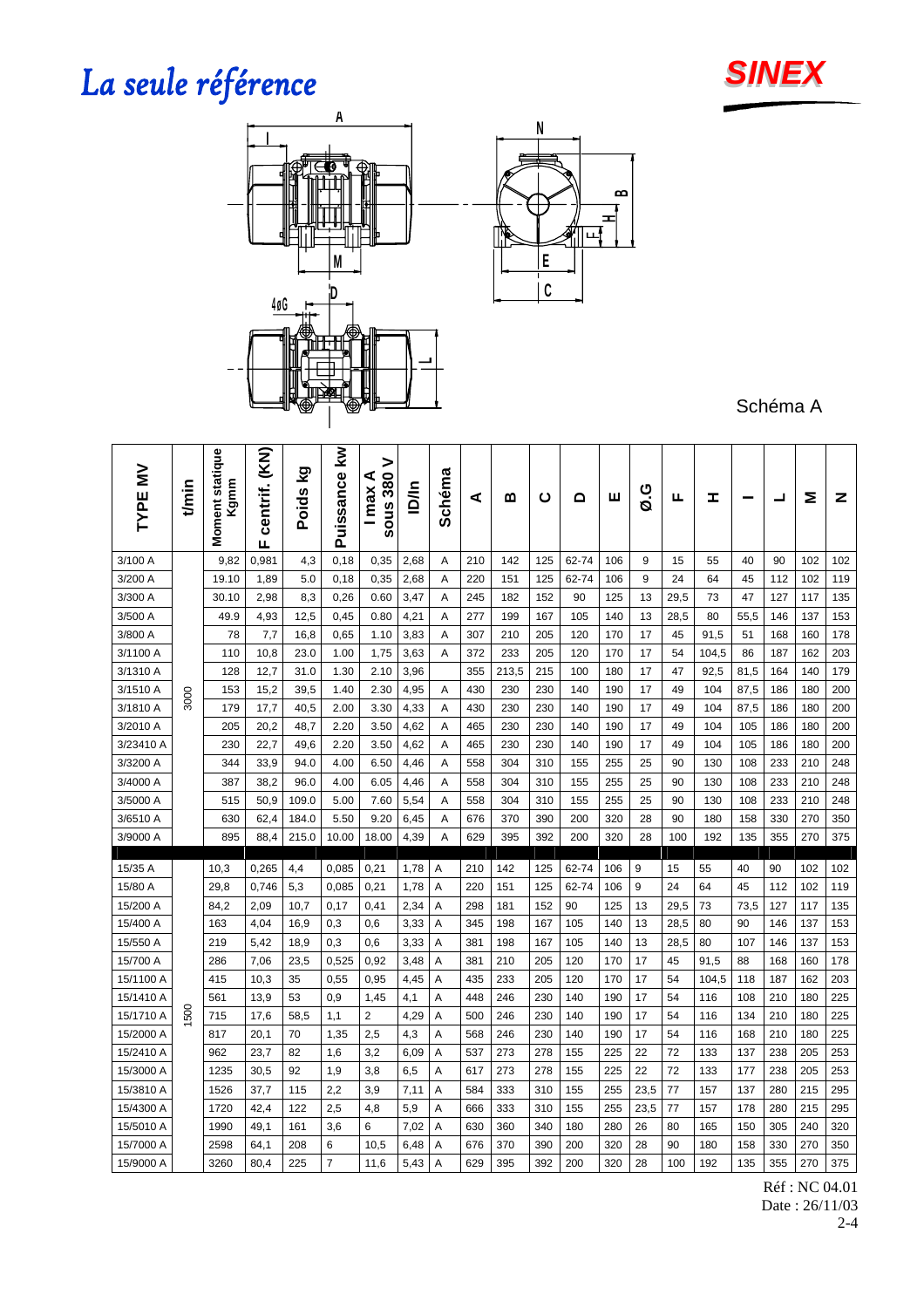



Schéma A

**B H** யு

| $\geq$<br>TYPE | t/min | statique<br>Kgmm<br>Moment | (KN)<br>centrif.<br>ш | Σò<br><b>Poids</b> | Puissance kw   | ><br>380<br>⋖<br>max<br>SOUS | <b>D</b> | Schéma | ⋖   | മ   | ပ   | ٥   | ш   | O.G  | ட    | I    |     | ᆜ   | Σ   | z   |
|----------------|-------|----------------------------|-----------------------|--------------------|----------------|------------------------------|----------|--------|-----|-----|-----|-----|-----|------|------|------|-----|-----|-----|-----|
| 10/40 A        |       | 30,1                       | 0,33                  | 8,3                | 0,12           | 0,3                          | 1,9      | Α      | 245 | 181 | 152 | 90  | 125 | 13   | 29,5 | 73   | 47  | 127 | 117 | 135 |
| 10/100 A       |       | 84,1                       | 0,93                  | 10,7               | 0,12           | 0,3                          | 1,9      | Α      | 298 | 181 | 152 | 90  | 125 | 13   | 29,5 | 73   | 75  | 127 | 117 | 135 |
| 10/200 A       |       | 163                        | 1,8                   | 16,9               | 0,185          | 0,5                          | 2,72     | Α      | 345 | 198 | 167 | 105 | 140 | 13   | 28,5 | 80   | 90  | 146 | 137 | 153 |
| 10/310 A       |       | 286                        | 3,15                  | 23,5               | 0,35           | 0,72                         | 2,63     | Α      | 381 | 210 | 205 | 120 | 170 | 17   | 45   | 91,5 | 88  | 168 | 160 | 178 |
| 10/550 A       |       | 457                        | 5,02                  | 36,5               | 0,35           | 0,75                         | 2,53     | Α      | 435 | 233 | 205 | 120 | 170 | 17   | 54   | 105  | 118 | 187 | 162 | 203 |
| 10/810 A       |       | 723                        | 7,94                  | 54                 | 0,68           | 1,4                          | 2,79     | Α      | 500 | 246 | 230 | 140 | 190 | 17   | 54   | 116  | 134 | 210 | 180 | 225 |
| 10/1110 A      |       | 1012                       | 11,1                  | 67                 | 0,75           | 1,65                         | 3,33     | Α      | 568 | 246 | 230 | 140 | 190 | 17   | 54   | 116  | 168 | 210 | 180 | 225 |
| 10/1400 A      |       | 1274                       | 14                    | 78                 | 0,95           | 2,1                          | 3,6      | Α      | 608 | 246 | 230 | 140 | 190 | 17   | 54   | 116  | 188 | 210 | 180 | 225 |
| 10/1610 A      | 1000  | 1464                       | 16,1                  | 94                 | 1,1            | 2,2                          | 4,21     | Α      | 617 | 273 | 278 | 155 | 225 | 22   | 72   | 133  | 177 | 238 | 205 | 253 |
| 10/2100 A      |       | 1927                       | 21,1                  | 105                | 1,5            | 3                            | 4,5      | Α      | 617 | 273 | 278 | 155 | 225 | 22   | 72   | 133  | 177 | 238 | 205 | 253 |
| 10/2610 A      |       | 2326                       | 25,5                  | 130                | 1,96           | 4,1                          | 5,35     | Α      | 666 | 333 | 310 | 155 | 255 | 23,5 | 77   | 157  | 178 | 277 | 215 | 295 |
| 10/3000 A      |       | 2690                       | 29,5                  | 145                | 2,2            | 4,5                          | 4,35     | Α      | 706 | 333 | 310 | 155 | 255 | 23,5 | 77   | 157  | 198 | 277 | 215 | 295 |
| 10/3810 A      |       | 3422                       | 37,5                  | 188                | 2,5            | 5,1                          | 5,91     | Α      | 730 | 360 | 340 | 180 | 280 | 26   | 80   | 165  | 200 | 305 | 240 | 320 |
| 10/4700 A      |       | 4206                       | 46,1                  | 204                | 3,2            | 6,5                          | 5,24     | Α      | 796 | 360 | 340 | 180 | 280 | 26   | 80   | 165  | 233 | 305 | 240 | 320 |
| 10/5200 A      |       | 4658                       | 51,1                  | 238                | 3,8            | $\overline{7}$               | 4,71     | A      | 740 | 370 | 390 | 200 | 320 | 28   | 90   | 180  | 190 | 330 | 270 | 350 |
| 10/6500 A      |       | 5838                       | 64                    | 268                | 4,3            | 8,2                          | 4,51     | Α      | 840 | 370 | 390 | 200 | 320 | 28   | 90   | 180  | 240 | 330 | 270 | 350 |
| 10/8000 A      |       | 7197                       | 78,9                  | 320                | $\overline{7}$ | 9,6                          | 4,59     | Α      | 870 | 395 | 392 | 200 | 320 | 28   | 100  | 192  | 255 | 355 | 270 | 375 |
| 10/9000 A      |       | 7752                       | 85                    | 326                | 7.5            | 14                           | 4,13     | Α      | 870 | 395 | 392 | 200 | 320 | 28   | 100  | 192  | 255 | 355 | 270 | 375 |
|                |       |                            |                       |                    |                |                              |          |        |     |     |     |     |     |      |      |      |     |     |     |     |
| 075/150 A      |       | 163                        | 104                   | 16,9               | 0,23           | 0,85                         | 2,13     | Α      | 345 | 198 | 167 | 105 | 140 | 13   | 28,5 | 80   | 90  | 146 | 137 | 153 |
| 075/250 A      |       | 286                        | 181                   | 23,5               | 0,35           | 1.10                         | 2,03     | Α      | 381 | 210 | 205 | 120 | 170 | 17   | 45   | 91,5 | 88  | 168 | 160 | 178 |
| 075/400 A      |       | 457                        | 288                   | 36,5               | 0,28           | 0.60                         | 1,73     | Α      | 435 | 233 | 205 | 120 | 170 | 17   | 54   | 105  | 118 | 187 | 162 | 203 |
| 075/660 A      |       | 723                        | 456                   | 54                 | 0.40           | 1.20                         | 2,38     | Α      | 500 | 246 | 230 | 140 | 190 | 17   | 54   | 116  | 134 | 210 | 180 | 225 |
| 075/910 A      |       | 1012                       | 637                   | 67                 | 0.40           | 1.40                         | 2,38     | Α      | 568 | 246 | 230 | 140 | 190 | 17   | 54   | 116  | 168 | 210 | 180 | 225 |
| 075/1310 A     | 750   | 1464                       | 922                   | 94                 | 0,95           | 2.20                         | 2,63     | Α      | 617 | 273 | 278 | 155 | 225 | 22   | 72   | 133  | 177 | 238 | 205 | 253 |
| 075/2110 A     |       | 2326                       | 1463                  | 130                | 1.50           | 4.10                         | 3,55     | A      | 666 | 333 | 310 | 155 | 255 | 23,5 | 77   | 157  | 178 | 280 | 215 | 295 |
| 075/3110 A     |       | 3421                       | 2152                  | 188                | 2.00           | 5.40                         | 3,98     | Α      | 734 | 360 | 340 | 180 | 280 | 26   | 80   | 165  | 202 | 305 | 240 | 320 |
| 075/3800 A     |       | 4206                       | 2645                  | 204                | 2.50           | 6.00                         | 4.00     | Α      | 796 | 360 | 340 | 180 | 280 | 26   | 80   | 165  | 233 | 305 | 240 | 320 |
| 075/4200 A     |       | 4658                       | 2930                  | 238                | 2.80           | 6.50                         | 3,84     | Α      | 740 | 370 | 390 | 200 | 320 | 28   | 90   | 180  | 190 | 330 | 270 | 350 |
| 075/5300 A     |       | 5838                       | 3672                  | 268                | 4.00           | 8.20                         | 3,87     | Α      | 840 | 370 | 390 | 200 | 320 | 28   | 90   | 180  | 240 | 330 | 270 | 350 |
| 075/6500 A     |       | 7197                       | 4526                  | 320                | 4.90           | 9.90                         | 3,04     | Α      | 870 | 395 | 392 | 200 | 320 | 28   | 100  | 192  | 255 | 355 | 270 | 375 |

Réf : NC 04.01 Date : 26/11/03 3-4